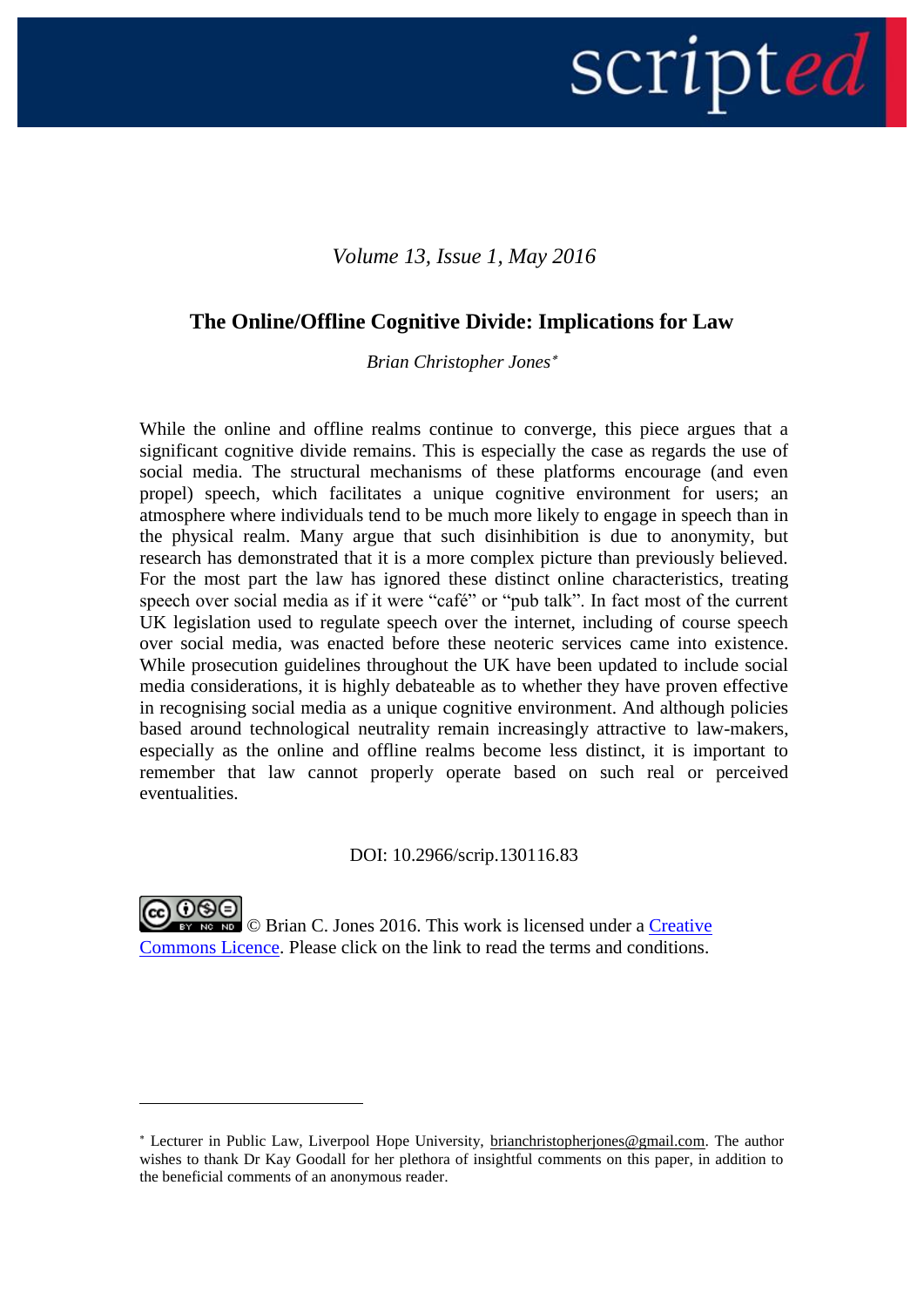#### **1. Introduction**

<u>.</u>

When it comes to speech, many of us could have split personalities; no, not in the clinical sense, of course, but in terms of how we interact online and offline. A variety of research demonstrates that individuals behave differently in these two realms: many people tend to be more forthcoming with information in the virtual world, as opposed to more traditional, "everyday" interactions.<sup>1</sup> Although a colleague or acquaintance may seem bashful in person, their Twitter or Facebook feed could reveal a different side of their personality. The implications of this divide for law are substantial. A significant amount of public speech, which may have previously been a matter for public squares or speakers' corners—or perhaps more importantly, may have been reserved for the private realm or not uttered at all—has shifted online. Although much has been written about how the internet has affected public speech, $2$ little of it grapples with differences in persons' online/offline behaviour, in addition to the structure within which this speech occurs. Because law-makers in many jurisdictions have embraced the idea of "technological neutrality"<sup>3</sup>—a belief that laws and rules for behaviours in both the online/offline realms should be equivalent arguments for any online/offline discrepancies are sometimes pushed aside. But such differences carry enormous implications for law. This article first examines the unique structure by which speech over social media occurs. It then discusses how this structure leads to an online/offline cognitive divide, and closes by considering some of its implications for law. While this article generally discusses social networking sites (SNSs), it acknowledges the variety of SNSs available. Many of these sites differ significantly in terms of the way that they are used, the way they operate, and in their levels of public/private information. While some SNSs are inherently private (Whatsapp) others lie in-between public and private (Facebook) or are fully searchable (Twitter). And although these variations are indeed significant, it is not within the remit of this paper to explore such differences.

#### **2. The Structural Context of Social Media Speech**

Social media providers encourage users to disclose information about themselves, to form relationships online and to enhance personal status through colourful selfexpression. But the providers do not merely encourage this: they propel users towards it and they sideline those who resist. The mechanisms they use enable the providers to

<sup>&</sup>lt;sup>1</sup> See *inter alia*, GS Mesch and G Beker, "Are norms of disclosure of online and offline personal information associated with the disclosure of personal information online?" (2010) 36(4) *Human Communication Research* 570; AN Joinson and CB Paine, "Self-disclosure, privacy and the Internet", in AN Joinson, KYA McKenna, T Postmes and UD Reips, *The Oxford Handbook of Internet Psychology* (Oxford: OUP, 2007) 240; J Suler, "The online disinhibition effect" (2004) 7(3) *CyberPsychology & Behavior* 321.

<sup>2</sup> See, *e.g.*, D Solove, *The Digital Person: Technology and Privacy in the Information* Age (New York: NYU Press, 2004); D Solove, *The Future of Reputation: Gossip, Rumor and Privacy on the Internet* (New Haven: Yale University Press, 2008).

<sup>3</sup> C Reed, "Online and Offline Equivalence: Aspiration and Achievement" (2010) 18(3) *International Journal of Law and Information Technology* 248; C Reed, "Taking Sides on Technology Neutrality" (2007) 4(3) *SCRIPTed* 264.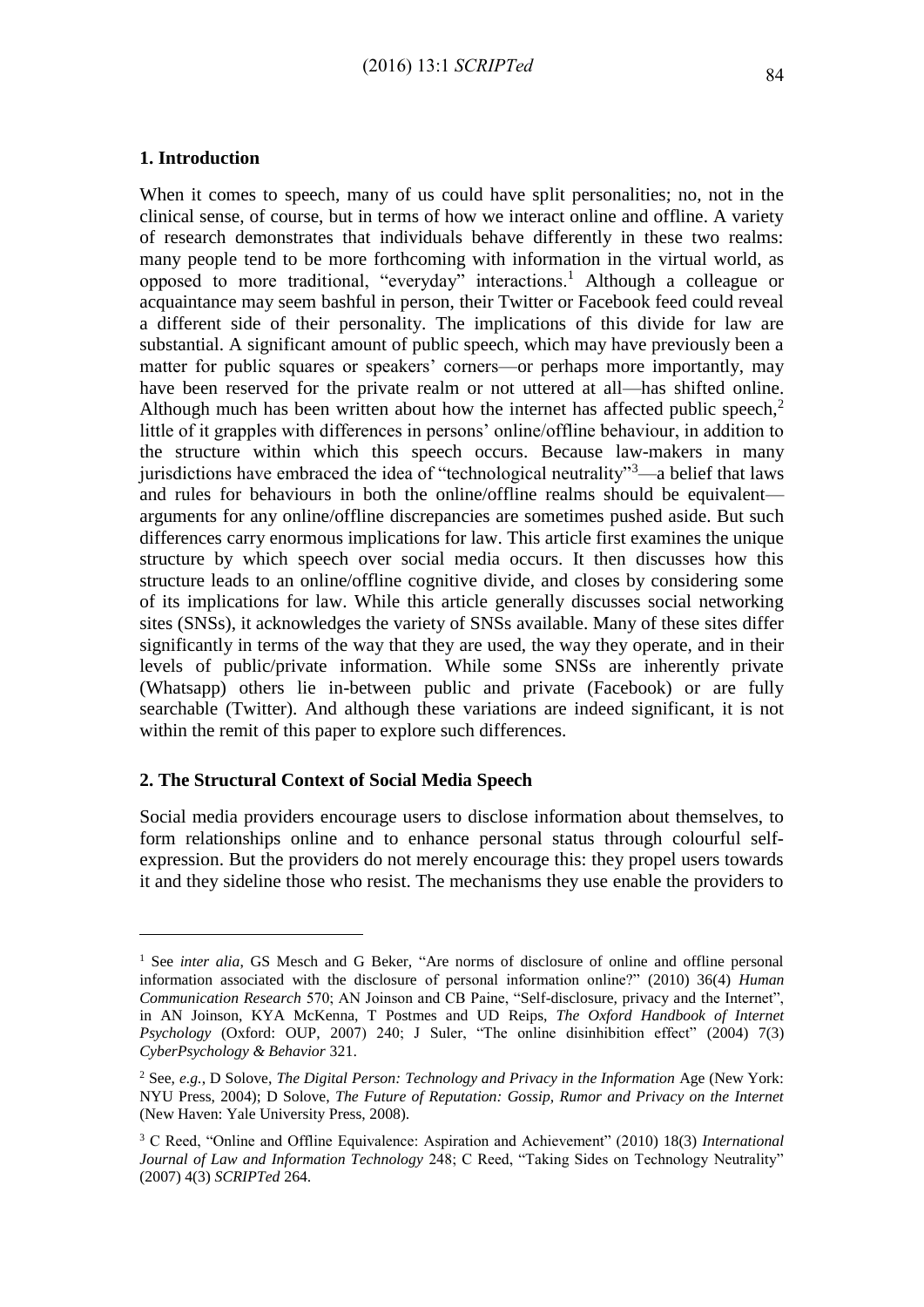exploit fundamental cognitive biases that encourage self-disclosure. Law in Britain fails to recognise this, regulating instead the individual whose speech crosses over into transgressive behaviour such as hate speech or threats, rather than regulating the criminogenic structures that may give rise to such speech.

Too often, legal debate about harmful behaviour on social media focuses on the individual actor.<sup>4</sup> What is insufficiently recognised is that commercial providers of social networking services incentivise people to communicate in ways that express their personal identities and disclose personal information—to become the "transparent human"<sup>5</sup>—because providers can monetarise this data.<sup>6</sup> But providers not only incentivise this disclosure: they impose sanctions on those who refuse to engage in these ways, by excluding them from free or subsidised services. Users are motivated to self-disclose<sup>7</sup> through inducements that range from the hedonic (such as customisable personal spaces) $8$  to the exclusionary (the requirement that data be released in order to authenticate your identity, join an online community, or filter marketing offers).<sup>9</sup> Disclosure in itself is not necessarily unattractive to users who desire to build public profiles:<sup>10</sup> rather the problem lies with the persistence of the data, the lack of control and the potential for its aggregation.

The rules of participation and popularity on social media encourage people to express themselves briefly (emoticons, character limits), rapidly and often (quick posting, informality in grammar and spelling) and with flair (wit, flirting). Indeed, the abbreviated length of statements and the time between receipt and transmission is central, not incidental, to some forms of social media interaction. One of the keys to "success" on Twitter is jumping into the fray fast enough that your tweets are seen at the height of interest in a topic. Debate tends to focus on the risks posed by brevity (the maximum of 140 characters in a tweet), but it has not given sufficient attention to rapidity. Naomi Baron's work on instant messaging (IM) language and SMSs concluded that the average length of IM statements is akin to a face-to-face chat, but that the frequency of transmissions between one party and the other was, she found, longer than expected, because users are often multitasking while using such services.<sup>11</sup> Baron also found that in both IM and SMSs a number of lexical

<sup>4</sup> A recent example of this is a parliamentary report: HL Select Committee on Communications, *Social Media and Criminal Offences* 1 st Report of Session 2014-15 HL (2014) 37.

<sup>5</sup> B Berendt, O Günther and S Spiekermann, "Privacy in E-Commerce: Stated Preferences vs. Actual Behaviour" (2005) 48(4) *Communications of the ACM* 101, 101.

<sup>6</sup> J Van Dijck et al, *The Culture of Connectivity: A Critical History of Social Media* (Oxford: OUP, 2013), 14-18 and also for a Marxist analysis see C Fuchs*, Culture and Economy in the Age of Social Media* (Abingdon: Routledge, 2015), ch. 4.

<sup>7</sup> H Krasnova, S Spiekermann, K Koroleva and T Hildebrand, "Online social networks: why we disclose" (2010) 25(2) *Journal of Information Technology* 109.

<sup>&</sup>lt;sup>8</sup> P-Y Pai and DC Arnott, "User adoption of social networking sites: Eliciting uses and gratifications through a means–end approach" (2013) 29(3) *Computers in Human Behavior* 1039, 1047-1048.

<sup>&</sup>lt;sup>9</sup> Joinson and Paine, see note 1 above, at 238.

<sup>&</sup>lt;sup>10</sup> Z Tufekci, "Can You See Me Now? Audience and Disclosure Regulation in Online Social Network Sites" (2008) 28(1) *Bulletin of Science, Technology & Society* 20.

<sup>11</sup> N Baron, *Always On* (Oxford: OUP 2008) 57.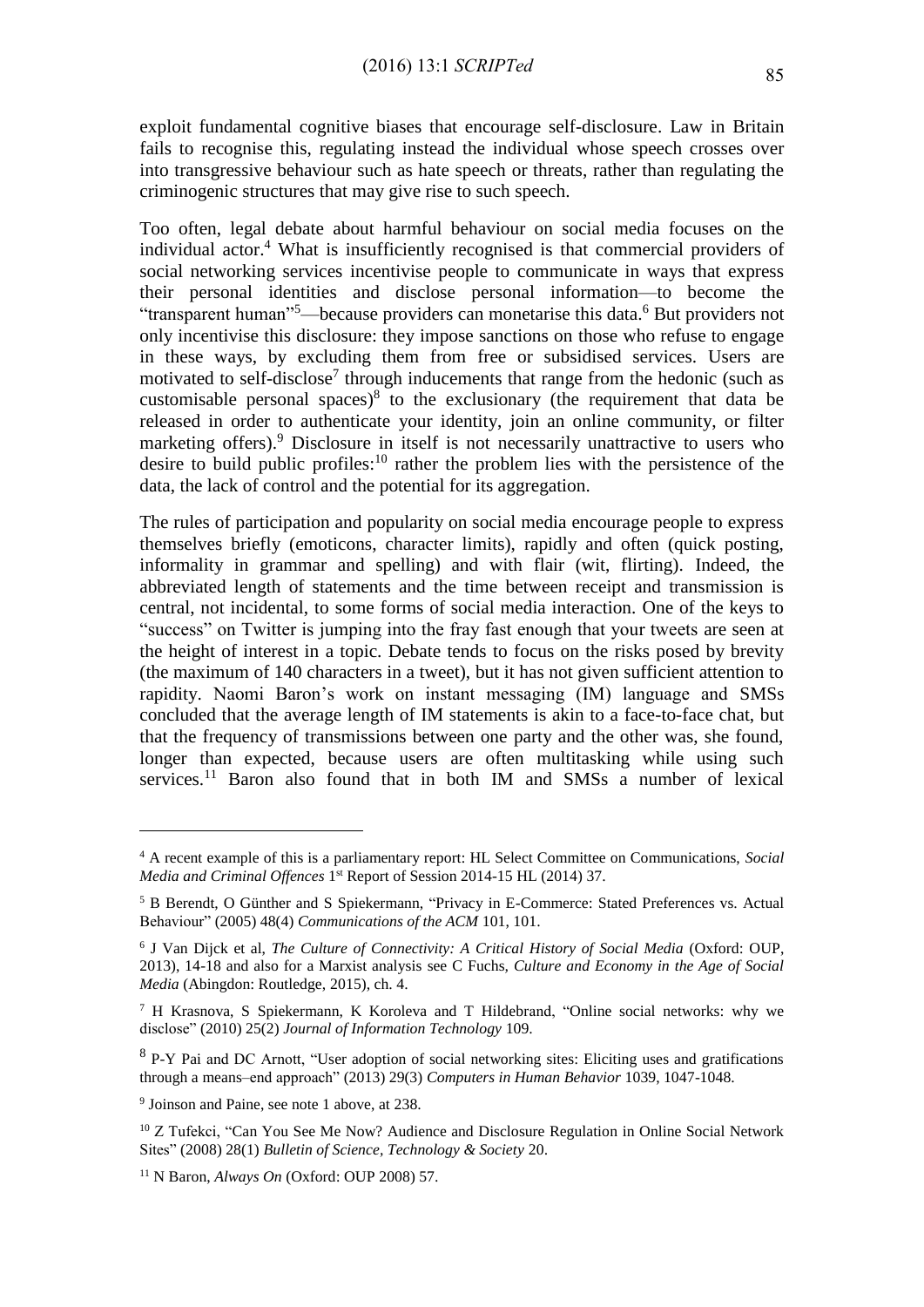shortenings are used and punctuation is typically disregarded.<sup>12</sup> All such time-saving strategies have remained a feature of microblogging, SMSs and other messaging platforms, and encourage, even compel users to make unqualified statements with little time for forethought (although some SNSs may compel more speech than others in this regard). These all amount to structural pressures which, if resisted, reduce the user's chance of successful participation.

Speech over social media is also a heavily nuanced endeavour that often goes beyond traditional text. Neoteric textual devices such as emoticons (including auditory emoticons, conveyed by snippets of music) and sentence-replacement "stickers"<sup>13</sup> came to the fore in the Sally Bercow case.<sup>14</sup> An \*innocent face\* emoticon that Bercow tweeted indicated to the court a defamatory accusation of paedophilia because its sardonic tone helped establish the intent behind her tweet.<sup>15</sup> Meanwhile, the range and depth of emoticons and other icons such as stickers are growing<sup>16</sup> (see messaging services such as WhatsApp, Line, and Facebook).

The potential impact of all this is of course heightened by permanence and searchability. These features enable individual minor acts of questionable behaviour, even over many years and places, to be brought together one day by someone else, to create a composite of statements with a more serious impact, where nuance is lost. Context is also lost: a user can engage in many different layers of interaction within a forum, and users are usually only posting to a selected, customisable group of friends or acquaintances. Even on Twitter, where everything is searchable, tweets are (often) only seen by those "following" them.<sup>17</sup> Such levels further muddle the distinction between public and private expression. Both the English guidelines and the Scottish guidance on social media prosecutions do treat intention not to communicate to a wide audience as relevant, although not decisive.<sup>18</sup>

1

<sup>18</sup> Crown Prosecution Service guidelines,

<sup>12</sup> *Ibid*, at 152-160.

<sup>13</sup> H Tabuchi, "No Time to Text? Say It With Stickers" (25 May 2014) *New York Times*, B1, at [http://www.nytimes.com/2014/05/26/technology/no-time-to-text-apps-turn-to-stickers.html?\\_r=0](http://www.nytimes.com/2014/05/26/technology/no-time-to-text-apps-turn-to-stickers.html?_r=0) (accessed 27 April 2016).

<sup>14</sup> *Lord McAlpine of West Green v Bercow* [2013] EWHC 1342. Sally Bercow is the wife of the Speaker of the House of Commons. On this, see P Bernal "A defence of responsible tweeting" (2014) *Communications Law* 12.

<sup>&</sup>lt;sup>15</sup> J Agate, "McAlpine, the Attorney General and the Defamation Act – social media accountability in 2013" (2013) 24(7) *Entertainment Law Review* 235.

<sup>16</sup> Tabuchi, see note 13 above.

<sup>&</sup>lt;sup>17</sup> All tweets are searchable unless the user has selected to make their tweets private. In particular, if hashtags are added to tweets (#), others can easily trace all the tweets containing that hashtag.

[http://www.cps.gov.uk/legal/a\\_to\\_c/communications\\_sent\\_via\\_social\\_media/](http://www.cps.gov.uk/legal/a_to_c/communications_sent_via_social_media/) (accessed 27 April 2016). Scottish guidance, p. 9

[http://www.copfs.gov.uk/images/Documents/Prosecution\\_Policy\\_Guidance/Book\\_of\\_Regulations/Fina](http://www.copfs.gov.uk/images/Documents/Prosecution_Policy_Guidance/Book_of_Regulations/Final%20version%2026%2011%2014.pdf) [l%20version%2026%2011%2014.pdf](http://www.copfs.gov.uk/images/Documents/Prosecution_Policy_Guidance/Book_of_Regulations/Final%20version%2026%2011%2014.pdf) (accessed 27 April 2016).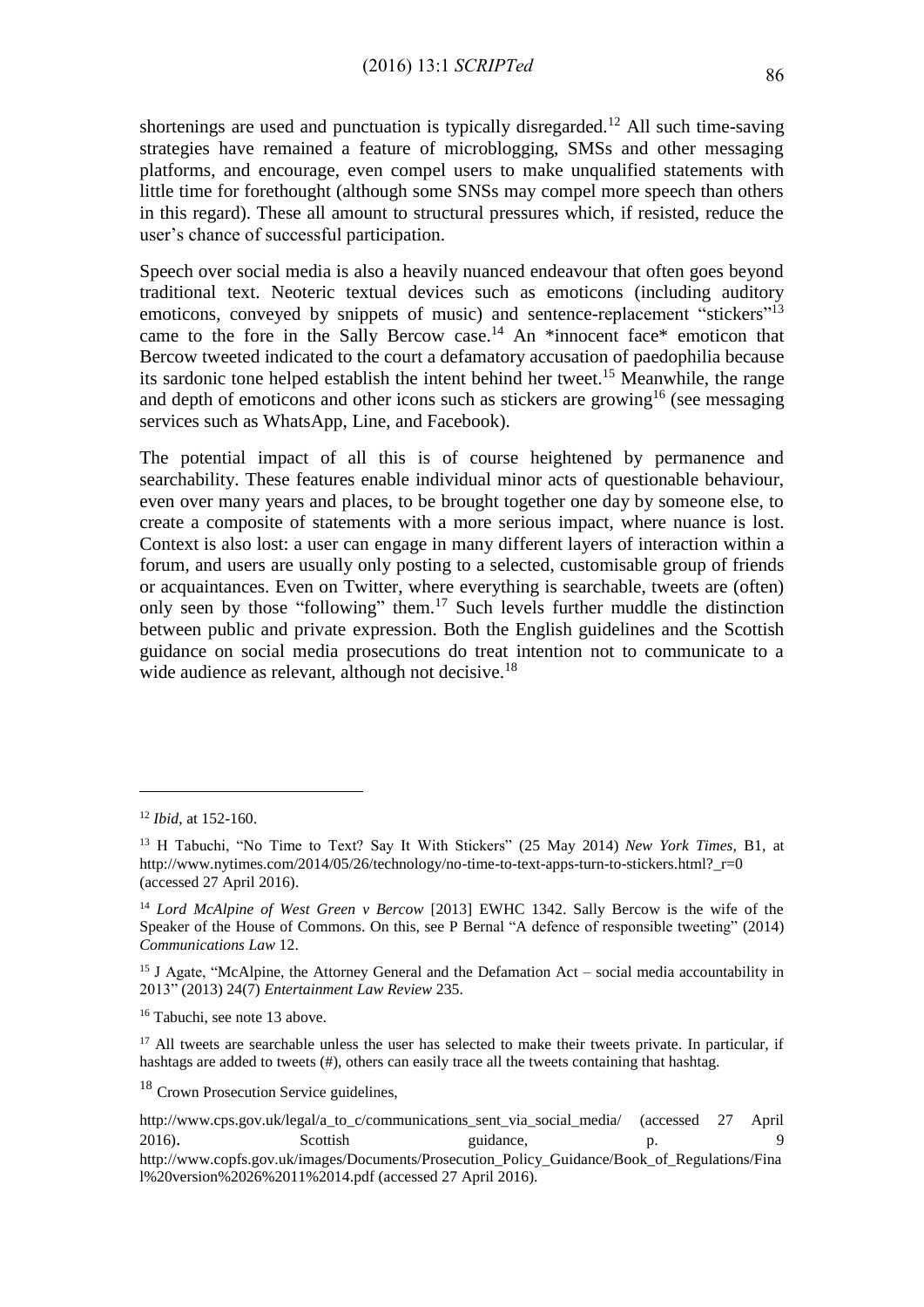#### **3. The Online/Offline Cognitive Divide**

There may come a time when the separation between the online and offline worlds is indistinct, and that may indeed be what some technology/social networking companies desire: a harmonious connection between the physical and virtual world. Some scholars have argued that these worlds are already becoming indistinct: John Inazu notes the "dynamic line" between the virtual and non-virtual,<sup>19</sup> and Klaus Jensen concludes that after being regarded as "an extraordinary cyberspace", the "Internet has been going through a process of becoming ordinary".<sup>20</sup> Andrew Murray even notes that "[p]eople treat SNPs [social networking providers] like private conversations and do all the things they normally would in private discussion with friends"<sup>21</sup> Indeed, there is little doubt that the online world is "entirely real" <sup>22</sup>; so real that many activities previously performed offline (dating, shopping, even getting an education) can now be performed online. Yet the newfound harmony between online/offline activities is often at odds with the distinct behavioural differences seen online, as opposed to offline.

It is also important to understand the cognitive aspects of these developments, which again are not necessarily matters of reckless character, but are fundamental human characteristics. Although they may be becoming more intertwined as technology advances, there remains a sufficiently strong case against the presumption that the physical and virtual worlds mimic one another. The online disinhibition effect, including but also *beyond* the important aspect of anonymity, provides evidence that there are distinct behavioural patterns and norms exhibited online. There are also fundamental differences in the mechanisms people use to establish online and offline trust.

Initial research in this area focused on human-computer interaction as a relationship between human and machine.<sup>23</sup> Now, with the omnipresence (in most developed nations) of the internet and social media, research is focusing on the machine as being an intermediary, as the physical and virtual worlds gradually blend into one another. Yet over the past two decades a significant body of empirical research has found that people are more uninhibited online than in face-to-face communications.<sup>24</sup> A significant, if not disproportionate, part of the discussion regarding online speech revolves around the concept of "anonymity", including extensive discussion about how it should be dealt with by the courts.<sup>25</sup> Many commentators believe this to be the

<sup>19</sup> J Inazu, "Virtual Assembly" (2013) 98(5) *Cornell Law Review* 1093, 1112.

 $20$  K Jensen, "New Media, Old Methods – Internet Methodologies and the Online/Offline Divide", in Consalvo and Ess (eds) *The Handbook of Internet Studies* (Oxford: Wiley, 2011), 47

<sup>21</sup> A Murray, *Information Technology Law: The Law and Society* (2nd ed)(Oxford: OUP, 2013), 138.

<sup>&</sup>lt;sup>22</sup> SA Golder and MW Macy, "Digital Footprints: Opportunities and Challenges for Online Social Research" (2014) 40 *Annual Review of Sociology* 129, 143.

<sup>&</sup>lt;sup>23</sup> A Light and I Wakeman, "Beyond the interface: users" perceptions of interaction and audience on websites" (2001) 13(3) *Interacting with Computers* 325, 326.

<sup>24</sup> AN Joinson, "Disinhibition and the Internet", in Gackenbach (ed.) *Psychology and the Internet: Intrapersonal, Interpersonal, and Transpersonal Implications* (San Diego: Academic Press, 2007), 76.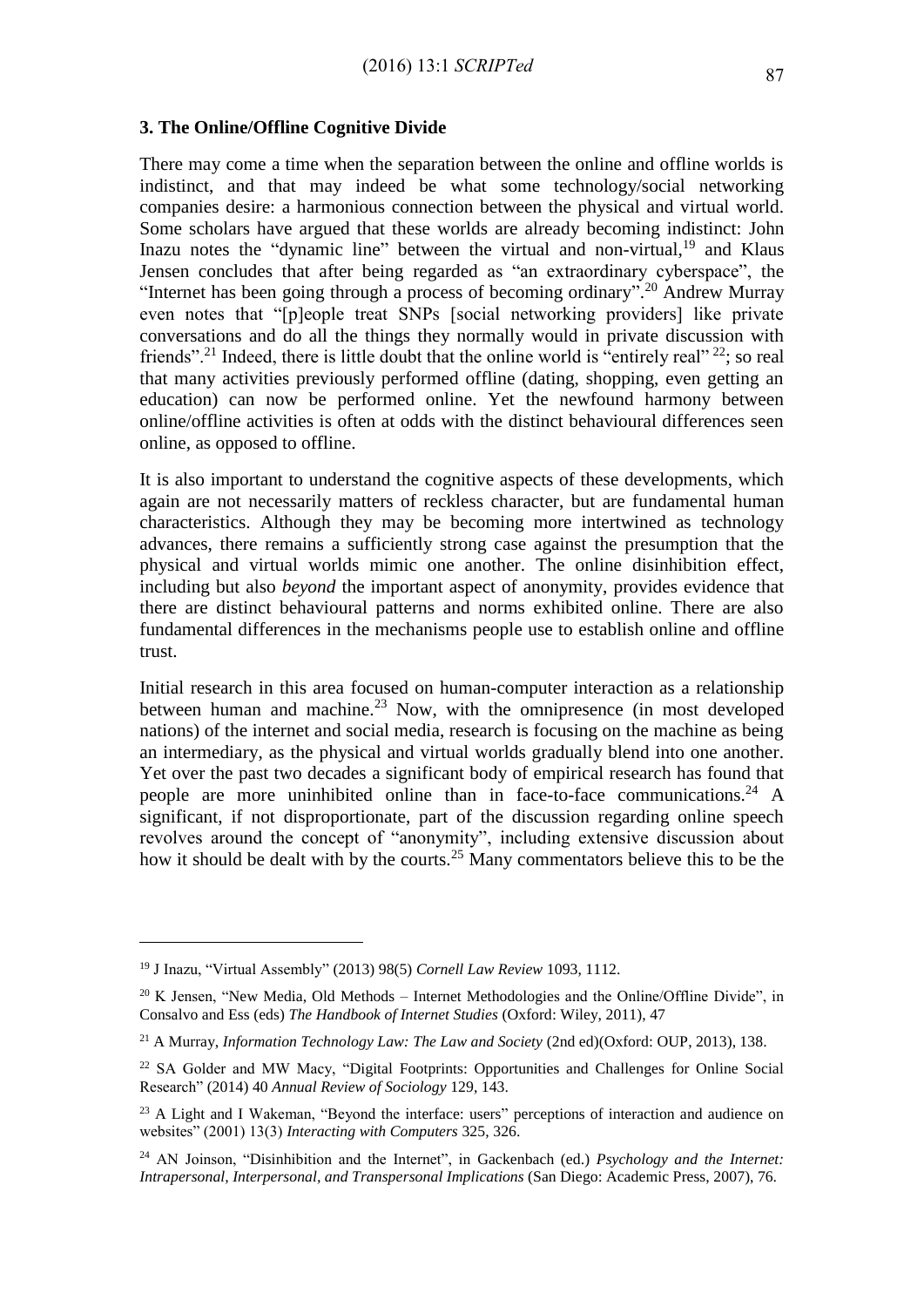driving factor behind toxic (internet) disinhibition. I disagree, and hope to provide more context to this important discussion.

A distinct "disinhibition effect", outside the parameters of anonymity, has been found by many. Gustavo Mesch and Guy Beker conclude that "it appears that the tendency to disclose more personal information online is not restricted to communication purposes and is common in any online behavior".<sup>26</sup> Researchers and journalists often refer to this as the "Gyges effect". Such evidence has been found in a range of studies examining chat rooms, survey responses, emailing and many other situations.<sup>27</sup> Some users have even reported an "online self" and an "offline self", maintaining that these iterations are vastly different from one another.<sup>28</sup> Others believe the norms and values of the offline world do not transfer to the online world.<sup>29</sup> Azy Barak and Liat Hen observe:

The online disinhibition effect is assumed to be a product of several psychological factors that operate in cyberspace and have a great impact on people's behavior. The main factors are considered to be anonymity, invisibility, lack of eye contact, neutralization of people's status, asynchronicity as a major road block of communication, and textuality of communication. As a result of these factors, expressed dynamically but whose relative powers and directions are still to be empirically determined, an individual goes through a disinhibition process, whereby behaviors (including verbal expressions) not normally displayed in the physical environment, or not as intensively or prevalently, are expressed and become more frequent on the Internet.<sup>30</sup>

Microblogging social media in particular has received a large amount of criticism regarding its potentially toxic effects. A prominent example of this was the reaction to Caroline Criado-Perez and MP Stella Creasy as regards women on British bank notes. Criado-Perez's successful campaign was met with overwhelming hostility, in which users reacted negatively and sometimes violently: some made rape threats while others were explicitly misogynistic.<sup>31</sup> After Creasy defended Criado-Perez, she was met with similar threats, even death threats. She was sent a picture of a masked man

<sup>&</sup>lt;sup>25</sup> See, e.g., B Murchison, "Anonymous speech on the internet", in D Hunter, R Lobato, M Richardsom, and J Thomas (eds) *Amateur Media: Social, Cultural and Legal Perspectives* (Oxford: Routledge, 2013), 187.

<sup>&</sup>lt;sup>26</sup> Mesch and Beker, see note 1 above, at 572.

<sup>27</sup> Joinson and Paine, see note 1 above, at 240.

 $28$  Suler, see note 1 above, at 324-325.

<sup>29</sup> Mesch and Beker, note 1 above, at 574, citing H Rheingold, *The Virtual Community* (Cambridge: MIT, 1993).

<sup>&</sup>lt;sup>30</sup> A Barak and L Hen, "Exposure in cyberspace as means of enhancing psychological assessment", in A. Barak (ed), *Psychological Aspects of Cyberspace: Theory, Research, Applications* (Cambridge: CUP, 2008) 135.

<sup>31</sup> *The Guardian*, "Two jailed for Twitter abuse of feminist campaigner" (24 January 2014), available at <http://www.theguardian.com/uk-news/2014/jan/24/two-jailed-twitter-abuse-feminist-campaigner> (accessed 27 April 2016).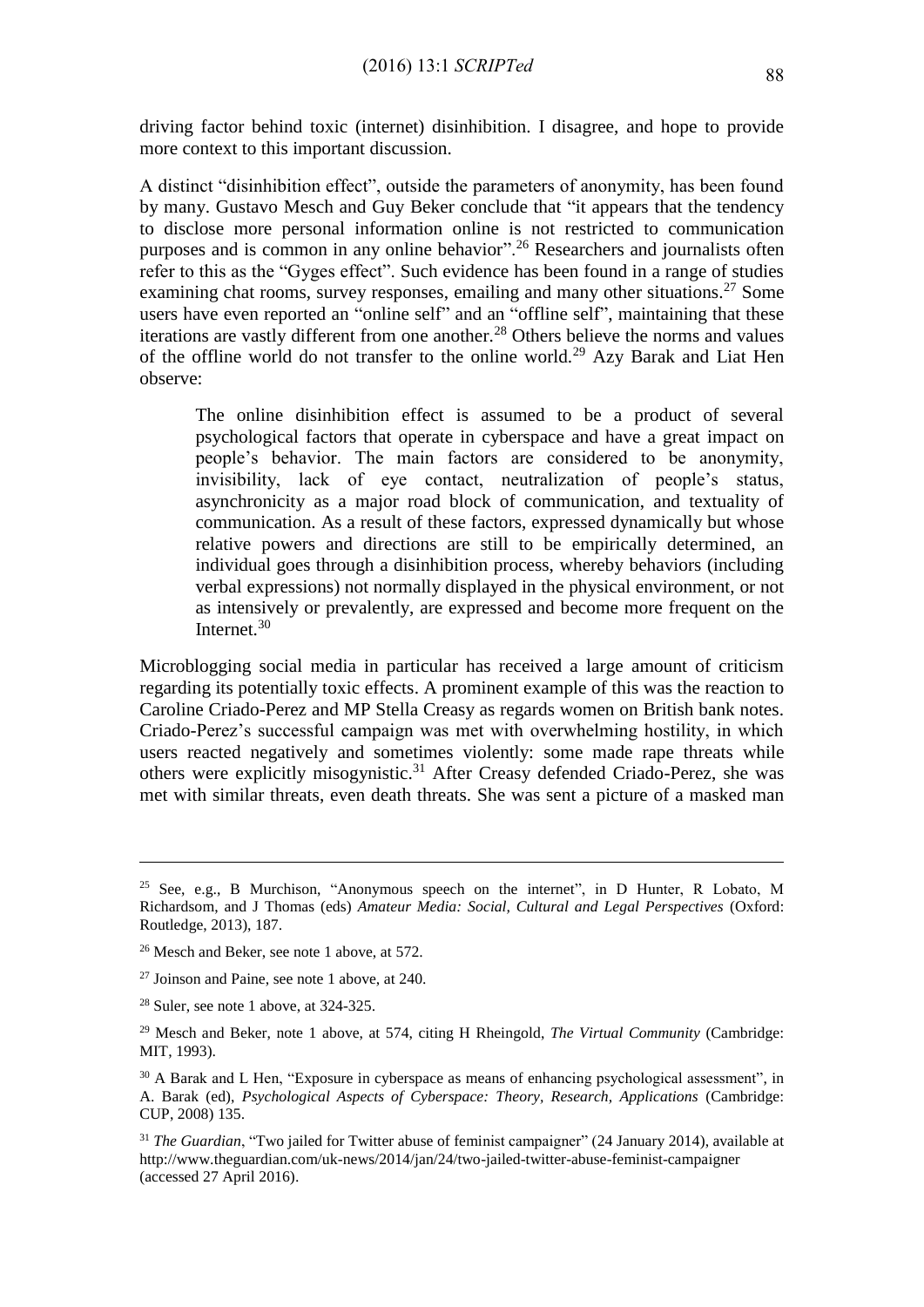brandishing a knife, and also received threats that she was going to be beheaded.<sup>32</sup> Of course, none of these threats came from face to face communication; all were delivered pseudonymously via Twitter. Yet such toxic behaviour may not arise merely because of anonymity or pseudoanonymity. For example, Lapidot-Lefler and Barak have found that a lack of eye-contact, not anonymity or invisibility, was the "chief contributor to the negative [toxic] effects of online disinhibition".<sup>33</sup> This further highlights that the *structural aspects* of such communication could have much more influence than previously thought. Indeed, lifting many of the "geographical and temporal constraints of face-to-face communication"<sup>34</sup> has not happened seamlessly, and thus may require more time for norms to develop and certainly further understanding by the law.

Although anonymity and invisibility have (perhaps mistakenly) dominated the disinhibition debate,<sup>35</sup> researchers have also explored whether different norms of disinhibition/disclosure are displayed online and offline. Comparing a large sample of American adolescents, Mesch and Beker found that computer-mediated communication produces a noticeable generative effect. In particular, "[n]orms of offline identity information disclosure were not related to norms of online identity disclosure, indicating that they are not associated with online behavior".<sup>36</sup> Ultimately, the researchers concluded that, "online realms in general and CMC (computer mediated communication) in particular constitute a separate normative realm".<sup>37</sup> This finding supports my position that the online world, although abundantly connected to the physical world, is a social space in its own right. Mesch further argues that "online behavior is conceived as different and even separate from one's offline norms and motivations…. some Internet attributes such as the lack of cues, controllability and anonymity provide individuals with the opportunity to disclose more intimate and personal information". <sup>38</sup> Far from knowing less about others online, we may learn what was once the sort of information shared only with a person's closest confidantes, if at all. Supporting their arguments about the continuum of obscurity, Hartzog and Stutzman point out that human cognitive groups have historically been far smaller than the groups of associates in online life, and that obscurity has thus hitherto been the norm.<sup>39</sup>

<sup>&</sup>lt;sup>32</sup> A Topping and B Quinn, "Stella Creasy receives Twitter photo of masked, knife-wielding man" (6 August 2013), *The Guardian*, available at [http://www.theguardian.com/technology/2013/aug/06/stella](http://www.theguardian.com/technology/2013/aug/06/stella-creasy-twitter-photo-masked-man-knife)[creasy-twitter-photo-masked-man-knife](http://www.theguardian.com/technology/2013/aug/06/stella-creasy-twitter-photo-masked-man-knife) (accessed 27 April 2016).

<sup>&</sup>lt;sup>33</sup> N Lapidot-Lefler and A Barak, "Effects of anonymity, invisibility, and lack of eye-contact on toxic online disinhibition" (2012) 28 *Computers in Human Behavior* 434.

<sup>34</sup> Golder and Macy, see note 22 above, at 143.

<sup>&</sup>lt;sup>35</sup> EE Hollenbaugh and MK Everett, "The Effects of Anonymity on Self-Disclosure in Blogs: An Application of the Online Disinhibition Effect" (2013) 18(3) *Journal of Computer-Mediated Communication* 283.

<sup>36</sup> Mesch and Beker, see note 1 above, at 588.

<sup>37</sup> *ibid.*

<sup>38</sup> GS Mesch, "Is online trust and trust in social institutions associated with online disclosure of identifiable information online?" (2012) 28(4) *Computers in Human Behavior* 1471, 1476.

<sup>39</sup> Hartzog and Stutzman, "The Case for Online Obscurity" (2013) 101(1) *California Law Review* 1, 6.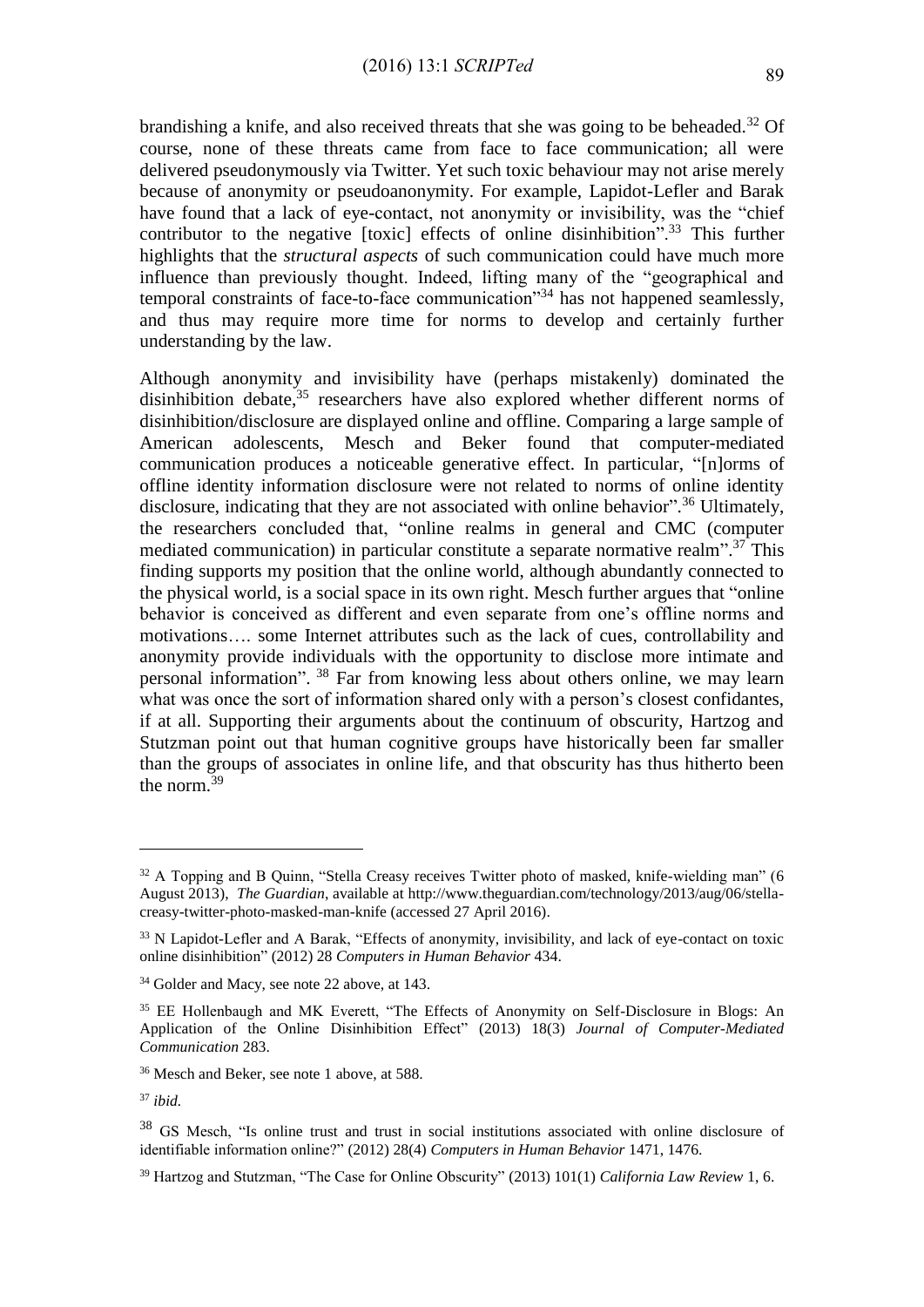Georg Simmel long ago observed that trust is "one of the most important synthetic forces within society",<sup>40</sup> and this is also present in virtual worlds. Trust among one's friends or "followers" is also a key issue in understanding how individuals behave over SNSs, as is the generalised trust users invest in the wider online world. Trust over the internet and SNSs in particular involves two distinct but inter-related levels: (i) the trust of one's online friends, acquaintances or followers, and (ii) trust in the service provider or company that the user is revealing information to. Regarding the latter, Gordon and Macy note that a growing body of research finds anonymising or encrypting data insufficient for protecting privacy.<sup>41</sup> If privacy considerations are lost to the monetarisation of data, this finding is especially troublesome, and something the law should take into consideration. It should also not be forgotten that "good business practices have important ramifications for the long-term well-being of societies", including virtual ones.<sup>42</sup> Regarding the former, opportunities for misperception among users already created by the very low level of social cues online are worsened by a phenomenon familiar to psychologists: the false-consensus effect<sup>43</sup>: that people tend to overestimate the extent to which others share their perceptions of the social world. This cognitive bias has been found to affect a huge range of perceptions from ethics and values to interpretations of everyday events, and unsurprisingly has also been found on the internet. <sup>44</sup> Nevertheless, trust remains an interconnected issue affected by a range of other elements.

There is also a gap between actual privacy on social media and perceived notions of privacy that contributes to the disinhibition considered above. Howard Rheingold has observed that the internet brings a "decentering of place"; <sup>45</sup> Inazu calls it "presence without physicality".<sup>46</sup> Scholars have found that people commonly have a heightened sense of concern regarding their privacy, but often do not take the necessary steps to protect it.<sup>47</sup> Novice SNS users are likely to take a cautious approach early on, and reveal more as they increasingly use the service. This is understandable given that in many respects, engagement in social media is a highly private endeavour. People post in their homes on personal computers, on their phones, pads or other devices, and have personalised pages<sup>48</sup> for most of their social media sites. But speaker location (in terms of physical presence of the user/speaker), which is a key aspect of traditional

<sup>40</sup> KH Wolf, *The Sociology of Georg Simmel*, (Glencoe: Free Press, 1950), 318.

<sup>41</sup> Golder and Macy, see note 22 above, at 141.

<sup>42</sup> Muntz, "Effects of Internet Commerce on Social Trust (2009) 73(3) *Public Opinion Quarterly* 439, 455.

<sup>43</sup> Marks and Miller, "Ten years of research on the false-consensus effect: An empirical and theoretical review" (1987) 102(1) *Psychological Bulletin* 72.

<sup>44</sup> Wojcieszak, "False Consensus Goes Online: Impact of Ideologically Homogenous Groups on False Consensus" (2008) 72(4) *Public Opinion Quarterly* 781.

<sup>45</sup> H Rheingold, *The Virtual Community: Homesteading on the Electronic Frontier* (Cambridge: MIT Press 1993), 349.

<sup>46</sup> Inazu, see note 19 above, at 1108.

<sup>&</sup>lt;sup>47</sup> YJ Park, SW Campbell and N Kwak, "Affect, cognition and reward: Predictors of privacy protection online" (2012) 28(3) *Computers in Human Behavior* 1019, 1020.

 $48$  Pai & Arnott, see note 8 above, at 1047-1048.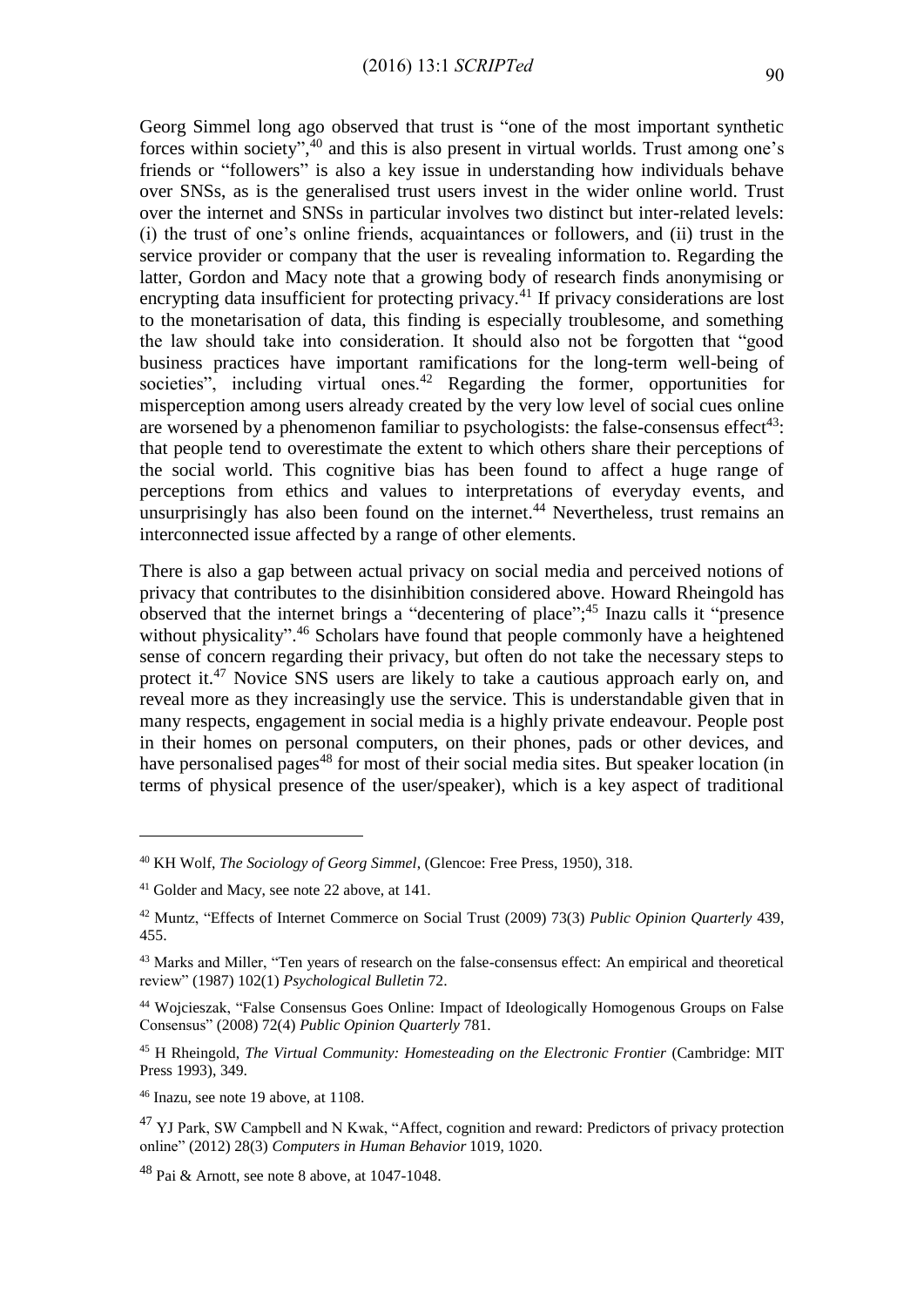public discourse, is a lesser feature in online speech—until one crosses the indistinct borders of legality.

### **4. Implications for the Law**

The cognitive divide between the online/offline worlds suggests that "cyberspace [is] a psychologically unique social environment. People, in general, behave in it more freely and more openly than in their offline, physical environment[s]".<sup>49</sup> Indeed there appears to be a "natural human tendency to treat cyberspace" differently, as a place where standards of behaviour may change from the physical world.<sup>50</sup> Thus the norms and values of the offline world do not easily translate to online platforms. Yet many individuals have been convicted of offences involving what Rowbottom would define as low-level speech: "amateur content that is spontaneous, inexpensive to produce and is often akin to everyday conversation".<sup>51</sup> Low-level speech can be threatening, target individuals for harassment or be grossly offensive. However it may also be less serious and merit a lesser response, being of the sort that would previously (being expressed verbally) not have attracted criminal censure.

American jurists have offered a constructive critique of the traditional distinction made between high and low-value speech (which depends on whether the speech engages with matters of democratic importance).<sup>52</sup> Rowbottom has argued that a greater distinction in Britain should be made between high and low-level speech (examining whether or not it is "professionally produced, aimed at a wide audience … well-resourced and researched in advance"<sup>53</sup>). Judgments about low-level speech should focus less on the benefit to the audience and more on the right of the speaker to participate in democratic communication.<sup>54</sup> There is concern about whether the CPS, and others, are respecting these thresholds.<sup>55</sup>

<u>.</u>

<sup>49</sup> Barak and Hen, see note 30 above, at 135.

<sup>50</sup> Reed, "Online and Offline Equivalence", see note 3 above, at 253. Although, Reed's ultimate message here advocates equivalence, in that "[t]he standards to which such [online] actors will be held to are to be broadly the same as the standards offline".

<sup>51</sup> J Rowbottom, "To Rant, Vent and Converse: Protecting Low Level Digital Speech" (2012) 71(2) *Cambridge Law Journal* 355, 357.

<sup>&</sup>lt;sup>52</sup> See for instance R Post "The Constitutional Concept of Public Discourse: Outrageous Opinion, Democratic Deliberation and *Hustler Magazine v. Falwell*" (1990) 103(3) *Harvard Law Review* 603; CL Estlund "Speech on Matters of Public Concern: The Perils of an Emerging First Amendment Category" (1990) 59(1) *George Washington Law Review* 1; F Schauer "The Boundaries of the First Amendment: A Preliminary Exploration of Constitutional Salience" (2004) 117(6) *Harvard Law Review* 1765.

<sup>53</sup> Rowbottom, see note 51 above, 357.

<sup>54</sup> J Rowbottom "In the Shadow of the Big Media: Freedom of Expression, Participation and the Production of Knowledge Online" (2014) PL 491, 495.

<sup>55</sup> See e.g., D Bunting, "Jake Newsome – Another social media jailing over an Ann Maguire posting", *UK Criminal Law Blog* (4 June 2014), available at [http://ukcriminallawblog.com/jake-newsome](http://ukcriminallawblog.com/jake-newsome-another-tweeter-jailed-for-ann-maguire-posting/)[another-tweeter-jailed-for-ann-maguire-posting/](http://ukcriminallawblog.com/jake-newsome-another-tweeter-jailed-for-ann-maguire-posting/) (accessed 27 April 2016); see also L Harris, "Defendant who told judge 'suck my cock' on Facebook to be re-sentenced", UK Criminal Law Blog (16 Feb 2016), available at [http://ukcriminallawblog.com/defendant-who-told-judge-suck-my-cock-on](http://ukcriminallawblog.com/defendant-who-told-judge-suck-my-cock-on-facebook-to-be-re-sentenced/)[facebook-to-be-re-sentenced/](http://ukcriminallawblog.com/defendant-who-told-judge-suck-my-cock-on-facebook-to-be-re-sentenced/) (accessed 27 April 2016).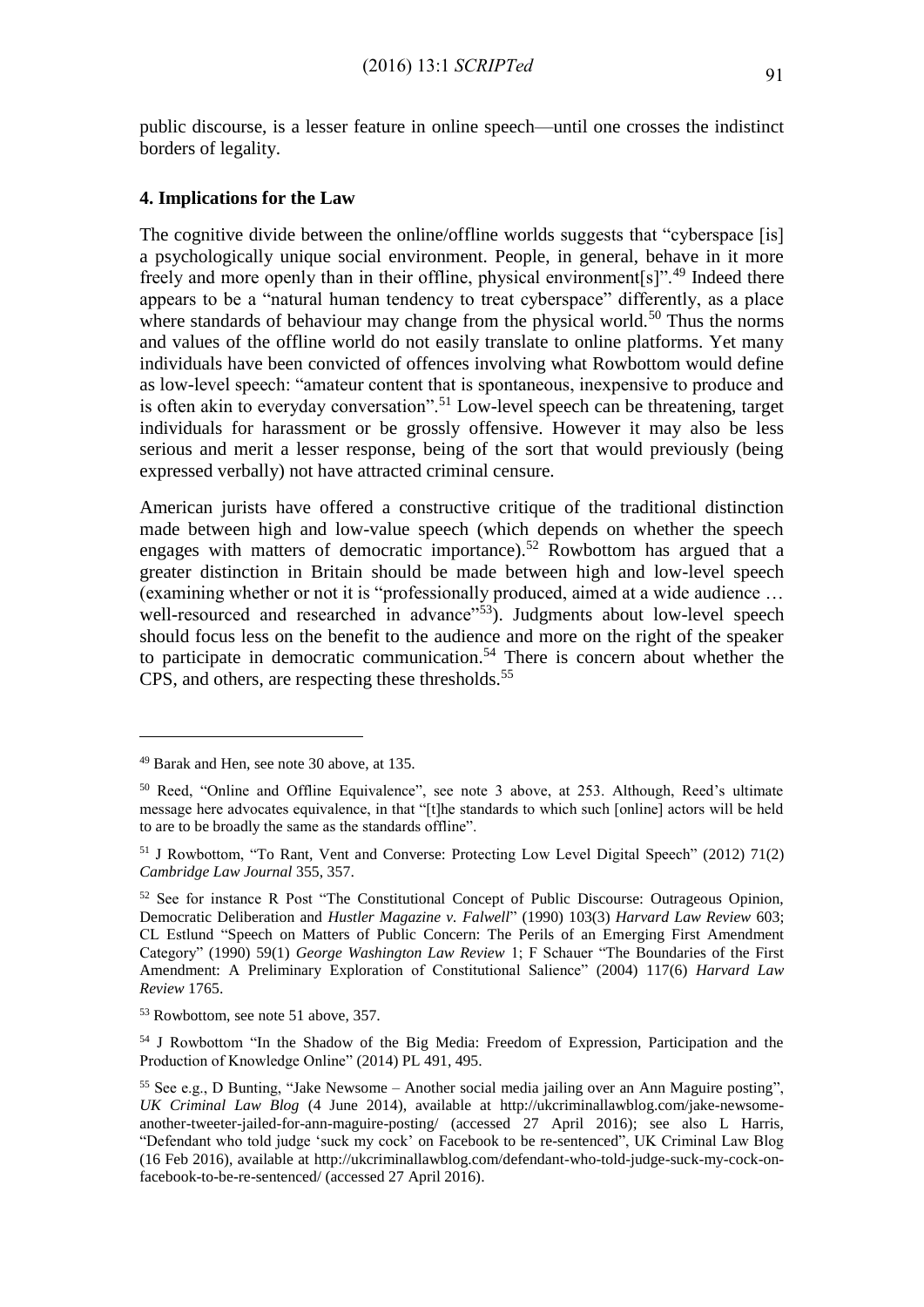Other scholars have remarked on the need for the law to be illuminated by deeper understanding and analysis when it comes to new technologies and social media. McGoldrick writes:

The rapid evolution of SNSs certainly demands imaginative and informed rethinking about their legal regulation. In legal terms communicating via SNSs is *clearly not the equivalent of oral conversations with friends in a cafe, a bar or a public house*. There is a permanent written record. There is also a potentially much wider audience…<sup>56</sup>

Nevertheless the misconceived café/pub talk analogy seems to have taken hold among the judiciary. Rowbottom cites several examples of judges analogising online comments to different forms of casual speech, such as "chatting in a bar", "pub talk" and "saloon-bar moanings".<sup>57</sup> Rather than considering inherent differences in online and offline communication, judges have drawn from pre-existing notions of discourse that align with the technological-neutral arguments noted above. Thus we have not yet seen the fundamental legal innovations needed to deal with the internet, and social media in particular. This is especially problematic given social media users' minimal control over the destinations of their statements. As McGoldrick has observed, "[t]he line between individual and small group communication on one side and mass communication on the other is gradually fading".<sup>58</sup> When people engage in abusive speech online, they therefore face criminal prosecution, sanctions by their employer, widespread public exposure and shaming and/or being excluded from SNSs. They may seek to defend themselves by arguing that they believed the space to be private, but law accords them little right of privacy (beyond the minimal amount of protection offered by the due process principle in criminal procedural law). They may seek to assert their right to obscurity (having embarrassing or misleading data deleted), but mostly law does not provide this either.<sup>59</sup>

<u>.</u>

<sup>56</sup> D McGoldrick "The Limits of Freedom of Expression on Facebook and Social Networking Sites: A UK Perspective" (2013) 13(1) *Human Rights Law Review* 150. My emphasis.

<sup>57</sup> See the cases cited in Rowbottom, note 51 above, at 377. Academics in the US have also done this. *See* BJ Linnekin, ""Tavern Talk" and the Origins of the Assembly Clause: Tracing the First Amendment"s Assembly Clause Back to Its Roots in Colonial Taverns" (2012) 39(3) *Hastings Constitutional Law Quarterly* 593.

<sup>58</sup> McGoldrick, see note 56 above, at 151. He goes on to observe:

<sup>[</sup>s]o too is the line between individual communications and those by organisations and institutions. It is not really credible to apply the high standards of journalism and broadcasting imposed by human rights law on mass communication organisation and institutions to individuals. The law will have to adapt. This will happen both in terms of substantive law and remedies that afford effective legal protection.

<sup>&</sup>lt;sup>59</sup> Especially now that it is so easy to take screenshots on any type of device that operate SNSs. And while the "right to be forgotten" ruling (*Google Spain SL, Google Inc. v Agencia Española de Protección de Datos, Mario Costeja González*, C-131/12 (13 May 2014)) does allow for certain information/stories not to arise on search engines, it sometimes does not delete that information from the original sources (e.g., in the case of a news story on a newspaper website, which may still carry the work, even though the search engine will not include such an article in its results). This is because the right to privacy must be balanced with the right to freedom of expression. However, in most cases regarding SNSs it does allow for users to request full deletion of their personal data located on such services.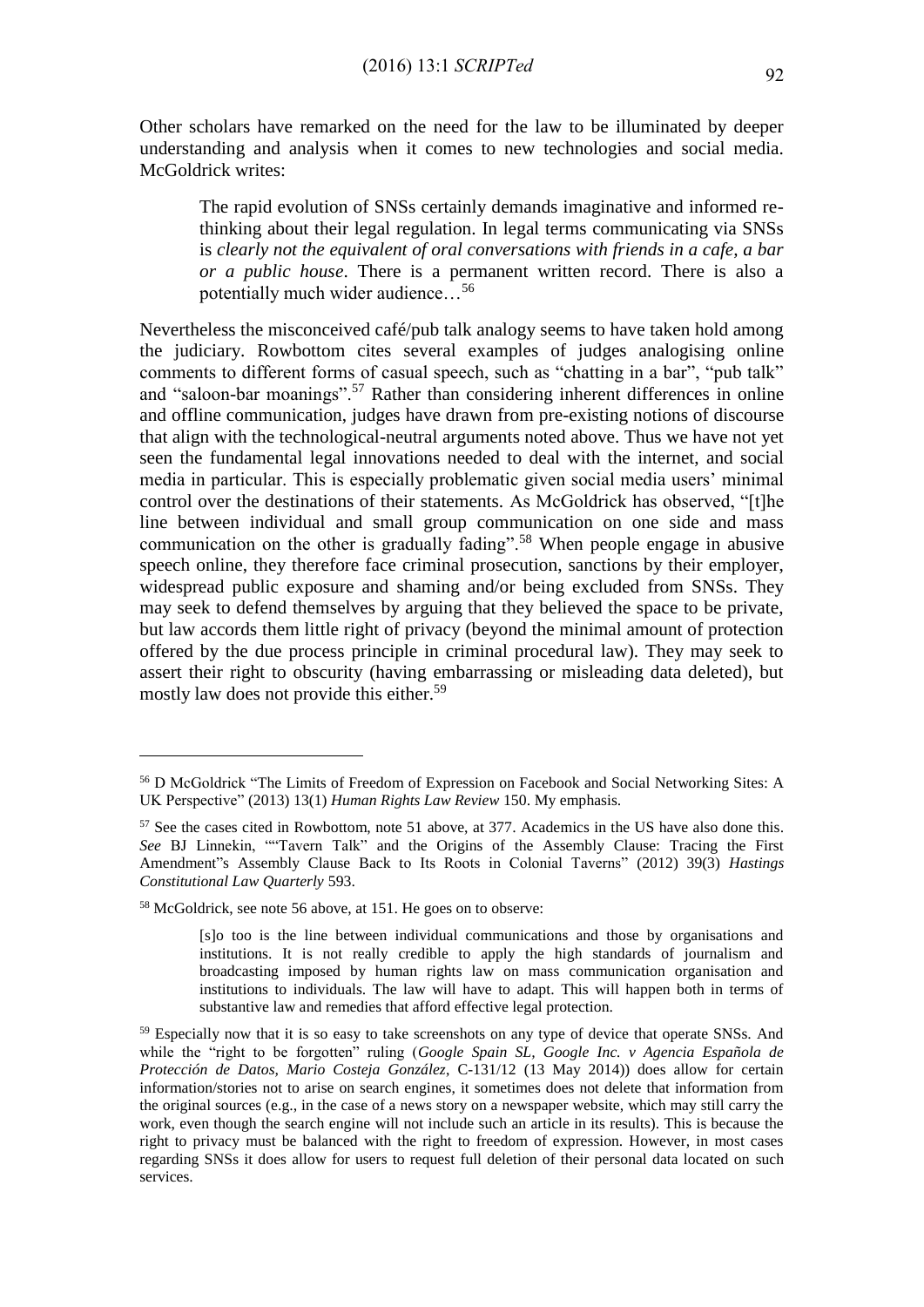The main traditional right individuals could draw upon is the right to freedom of expression. But this right is available only in forums that are designated as public space, or where a person is engaging in protected speech such as political expression. Almost all online forums are pseudo-public space, because they are corporately owned and there is no concept of the online Speaker's Corner,  $60$  the protected public forum online where speech by minor figures may be heard in passing by a significant proportion of citizens. And although the European Court of Human Rights has acknowledged that "the Internet has now become one of the principal means by which individuals exercise their right to freedom of expression and information",<sup>61</sup> it has yet to define major SNSs as public forums. Some jurisdictions have (rightly) begun implementing constitutional protections regarding the internet. The German Federal Court of Justice and French Conseil constitutionnel have held that there is a fundamental right of access to the internet.<sup>62</sup> I have previously argued that even though social media has gone through periods of being seen as "democracyenforcing" and "rights-infringing", it could eventually be recognised as a human right, given that it touches on the important freedoms of expression, association and information.<sup>63</sup> But such recognition would also have to appreciate its distinctive characteristics.

#### **4. Conclusion**

1

The structural and cognitive aspects of social media use should not be lost on the law. Policies advocating online/offline equivalence are certain to be important going forward,<sup>64</sup> especially as the two realms become more intertwined and less distinct. But law cannot properly operate based on such real or perceived eventualities; after all, and most significantly, law governs the present. Users of SNSs are structurally compelled into engaging in speech—sometimes harmful speech. And indeed researchers have found that, outside of mere anonymity, the cognitive aspects of the online realm produces a unique environment, where individuals divulge more than they do in the physical realm. The law has not accounted for these characteristics, often treating such speech as "pub talk" or other casual speech; and given the

 $60$  As Noveck observed, there is "no Central Park in cyberspace" (BS Noveck, "Designing Deliberative") Democracy in Cyberspace: The Role of the Cyber-lawyer" (2003) 9 *Boston University Journal of Science and Technology Law* 1, 24).

<sup>61</sup> *Yildirim v Turkey* ECtHR (18 December 2012).

<sup>62</sup> G Moody, "German Court Recognizes That An Internet Connection Is Now Indispensable For Modern Life", *Tech Dirt* (25 Jan 2013), available at [https://www.techdirt.com/articles/20130125/07585121787/german-court-recognizes-that-internet](https://www.techdirt.com/articles/20130125/07585121787/german-court-recognizes-that-internet-connection-is-now-indispensable-modern-life.shtml)[connection-is-now-indispensable-modern-life.shtml](https://www.techdirt.com/articles/20130125/07585121787/german-court-recognizes-that-internet-connection-is-now-indispensable-modern-life.shtml) (accessed 27 April 2016); N Lucchi, "Access to Network Services and Protection of Constitutional Rights: Recognizing the Essential Role of Internet Access for the Freedom of Expression" (2011) 19(3) *Cardozo Journal of International and Comparative Law* 645; *see also* the discussion of professional media outlets in T Kenyon "Assuming Free Speech" (2014) 77(3) MLR 379, 391-393.

<sup>63</sup> BC Jones, "Is Social Media a Human Right? Exploring the Scope of Internet Rights", *International Journal of Constitutional Law Blog* (5 Dec 2014), available at: [http://www.iconnectblog.com/2014/12/is-social-media-a-human-right-exploring-the-scope-of-internet](http://www.iconnectblog.com/2014/12/is-social-media-a-human-right-exploring-the-scope-of-internet-rights/)[rights/](http://www.iconnectblog.com/2014/12/is-social-media-a-human-right-exploring-the-scope-of-internet-rights/) (accessed 27 April 2016).

<sup>64</sup> See, e.g., Reed, "Online and Offline Equivalence", note 3 above.